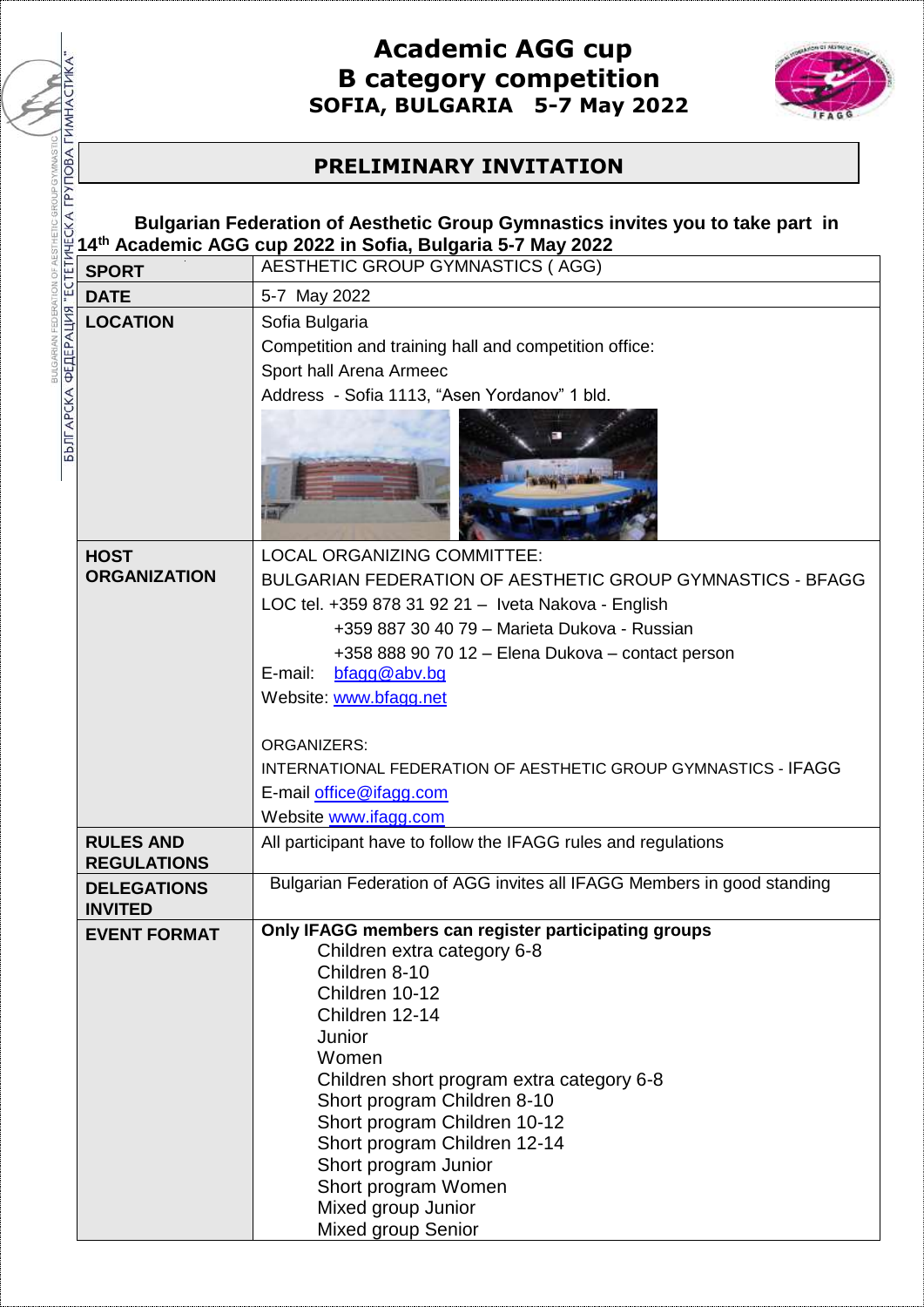|                                   | NO limit of participating teams                                                                                                                                                                                                                                                                                                                                                                                                                           |  |  |
|-----------------------------------|-----------------------------------------------------------------------------------------------------------------------------------------------------------------------------------------------------------------------------------------------------------------------------------------------------------------------------------------------------------------------------------------------------------------------------------------------------------|--|--|
|                                   | In FIINALS - 2 groups per county in each category (if there are less<br>than 10 participating groups in category, all groups will go to the                                                                                                                                                                                                                                                                                                               |  |  |
|                                   | FINALS, but only 2 per country in ranking)                                                                                                                                                                                                                                                                                                                                                                                                                |  |  |
|                                   | All gymnasts and coaches must have a valid IFAGG license for 2022                                                                                                                                                                                                                                                                                                                                                                                         |  |  |
| <b>COMPETITION</b><br><b>AREA</b> | <b>Competition Carpet SPEITH</b>                                                                                                                                                                                                                                                                                                                                                                                                                          |  |  |
| <b>TRAINING AREA</b>              | 2 carpets in warm up zone                                                                                                                                                                                                                                                                                                                                                                                                                                 |  |  |
|                                   | 6 carpets behind the competition area<br>The Entry fee for B-category competitions:                                                                                                                                                                                                                                                                                                                                                                       |  |  |
| <b>ENTRY FEES</b>                 | • Team consist of 1-6 gymnasts + max. 2 coaches: 100€/team<br>• Team consist of 7 or more gymnasts + max 3 coaches: 130€/team<br>Each team could have max. 1 doctor and 1 other delegate<br>Extra accreditation over the limit of group number is 40 $\epsilon$ / delegate<br>Deadline for registration: 22 <sup>th</sup> March, 2022                                                                                                                     |  |  |
|                                   | OPEN Period for making the payment in Bank account of BFAGG 22 March -5<br>of April 2022. After this period the application will be automatically deleted from<br>system<br>Points to note:<br>Please, note the additional charge for the group registrations after the<br>deadline is 100 $\epsilon$ / group (to the LOC).<br>• The organizer will send you the invoice after the deadline 22 <sup>th</sup> of March<br>The entry fee is NON-REFUNDABLE. |  |  |
|                                   | PAYMENT INFORMATION<br>The entry fee must be paid via bank transfer to the BFAGG bank account<br>All bank details will be noticed in the invoice<br>$\bullet$<br>The participating delegations are responsible for covering all bank fees in<br>connection with the bank transfers                                                                                                                                                                        |  |  |
| <b>PRELIMINARY</b>                | Please, note that this Preliminary Program could be change.                                                                                                                                                                                                                                                                                                                                                                                               |  |  |
| <b>PROGRAM</b>                    | The Final program will be confirmed after the deadline of registrations of the<br>groups (on $5th$ of April)                                                                                                                                                                                                                                                                                                                                              |  |  |
|                                   | <b>Wednesday, 4 May 2022</b>                                                                                                                                                                                                                                                                                                                                                                                                                              |  |  |
|                                   | • Arrival of delegations                                                                                                                                                                                                                                                                                                                                                                                                                                  |  |  |
|                                   | • Accreditation for 14th Academic cup                                                                                                                                                                                                                                                                                                                                                                                                                     |  |  |
|                                   | • Welcome meeting for 14 <sup>th</sup> International Academic cup 2022 participants                                                                                                                                                                                                                                                                                                                                                                       |  |  |
|                                   | Thursday, 5 May 2022                                                                                                                                                                                                                                                                                                                                                                                                                                      |  |  |
|                                   | • 14 <sup>th</sup> International Academic cup 2022                                                                                                                                                                                                                                                                                                                                                                                                        |  |  |
|                                   | Friday, 6 May 2022                                                                                                                                                                                                                                                                                                                                                                                                                                        |  |  |
|                                   | • 14th International Academic cup 2022                                                                                                                                                                                                                                                                                                                                                                                                                    |  |  |
|                                   | • Awarding ceremony<br>Saturday, 7 May 2021                                                                                                                                                                                                                                                                                                                                                                                                               |  |  |
|                                   | • 14 <sup>th</sup> International Academic cup 2022                                                                                                                                                                                                                                                                                                                                                                                                        |  |  |
|                                   | • Awarding ceremony                                                                                                                                                                                                                                                                                                                                                                                                                                       |  |  |
|                                   | • Departure of delegations                                                                                                                                                                                                                                                                                                                                                                                                                                |  |  |
|                                   | *LOC will provide possible additional training for groups if they need according:                                                                                                                                                                                                                                                                                                                                                                         |  |  |
|                                   | Previous Reservation - deadline 5 <sup>th</sup> April 2022;                                                                                                                                                                                                                                                                                                                                                                                               |  |  |
|                                   | Extra charge $-50 \in \ell$ hour (form will be attached on KSIS)                                                                                                                                                                                                                                                                                                                                                                                          |  |  |
| <b>JUDGES</b>                     | Proposal for judges registration must be done to IFAGG only by IFAGG member<br>and only ONLINE:                                                                                                                                                                                                                                                                                                                                                           |  |  |
|                                   | https://www.ifagg.com/v1/page.php?n=54<br>Deadline: April 5th, 2022<br>WARNING: Judges request will not be accepted after the deadline!                                                                                                                                                                                                                                                                                                                   |  |  |

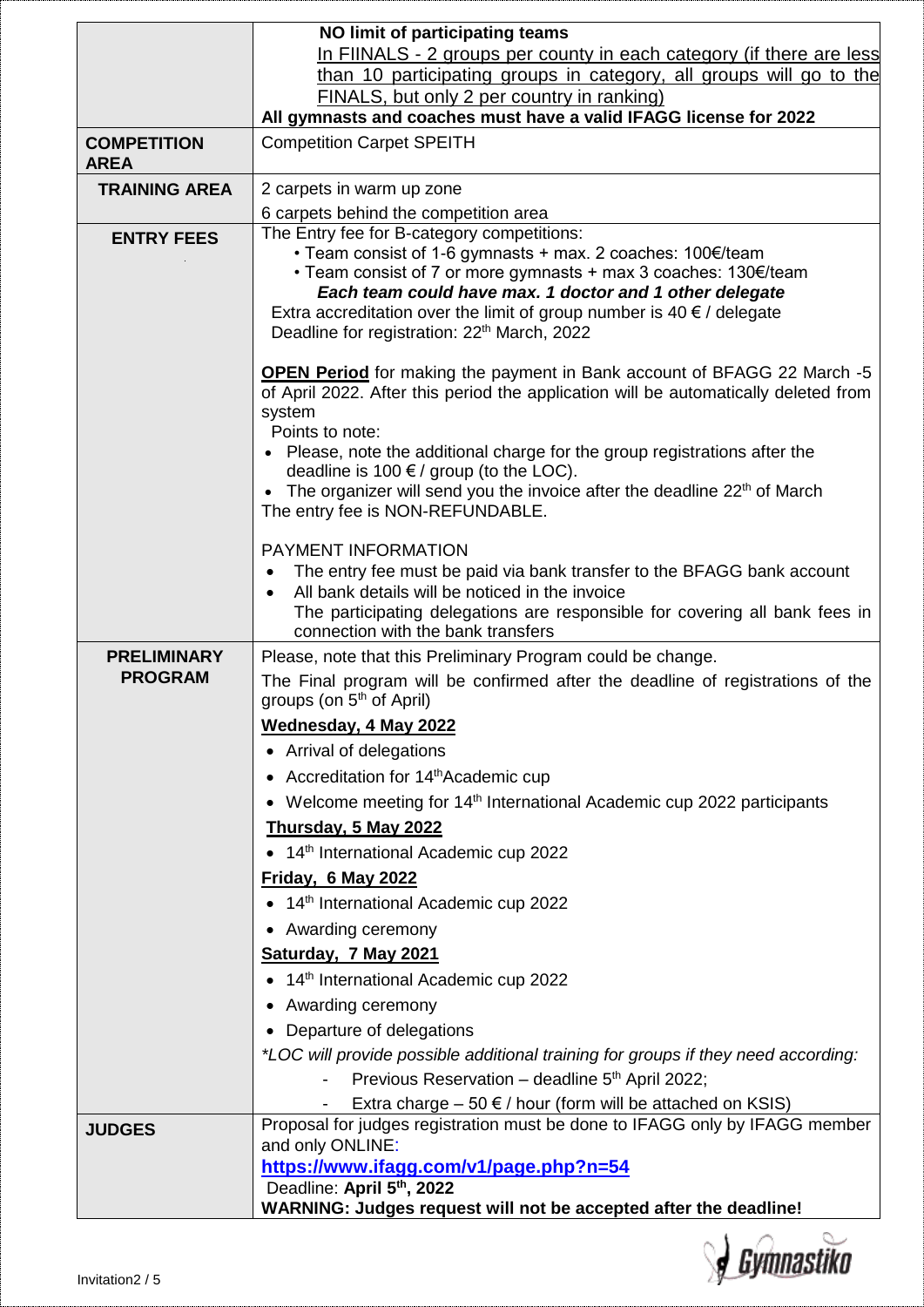|                      | All judges must have a valid IFAGG judge license for 2022 and comply with the<br>IFAGG Code of Ethics for judges.<br>IFAGG nominates and confirms judges list after the deadline due.<br>IFAGG reserves the right to invite judges.                                           |  |  |  |
|----------------------|-------------------------------------------------------------------------------------------------------------------------------------------------------------------------------------------------------------------------------------------------------------------------------|--|--|--|
|                      | Delegations will be responsible for all expenses of judges (travel costs,                                                                                                                                                                                                     |  |  |  |
|                      | accommodation and transportation).                                                                                                                                                                                                                                            |  |  |  |
|                      | Judge registration for LOC accreditation (on KSIS) must be done ONLINE by                                                                                                                                                                                                     |  |  |  |
|                      | IFAGG member only:                                                                                                                                                                                                                                                            |  |  |  |
|                      | http://rgform.eu/event.php?id_prop=3484                                                                                                                                                                                                                                       |  |  |  |
| <b>REGISTRATION</b>  | Only IFAGG members can register all delegation memebers.<br>ONLINE registration must be done at:                                                                                                                                                                              |  |  |  |
|                      | http://rgform.eu/event.php?id_prop=3484                                                                                                                                                                                                                                       |  |  |  |
|                      | Deadlines:                                                                                                                                                                                                                                                                    |  |  |  |
|                      | Registration deadline - March 22 <sup>th</sup> , 2022                                                                                                                                                                                                                         |  |  |  |
|                      | Approve the registration with payment March $22th$ – April $5th$ 2022                                                                                                                                                                                                         |  |  |  |
|                      | Definitive registration - April 5 <sup>th</sup> , 2022                                                                                                                                                                                                                        |  |  |  |
| <b>MUSIC</b>         | Music must be uploaded ONLINE:                                                                                                                                                                                                                                                |  |  |  |
|                      | http://rgform.eu/event.php?id_prop=3484                                                                                                                                                                                                                                       |  |  |  |
|                      | Deadline: April 5th, 2022                                                                                                                                                                                                                                                     |  |  |  |
|                      | Additional charge if send music after deadline: 20 € per each music                                                                                                                                                                                                           |  |  |  |
|                      | The files must be in mp3 format, good quality and labelled as follows:                                                                                                                                                                                                        |  |  |  |
|                      | Name of the team/ country / competing category                                                                                                                                                                                                                                |  |  |  |
|                      | Example: Team Hope BUL - Children 10-12 category                                                                                                                                                                                                                              |  |  |  |
|                      | Team Hope BUL - Women category                                                                                                                                                                                                                                                |  |  |  |
|                      |                                                                                                                                                                                                                                                                               |  |  |  |
|                      | Team Hope BUL - Senior Mix category                                                                                                                                                                                                                                           |  |  |  |
|                      | Team Hope BUL - Junior Mix category                                                                                                                                                                                                                                           |  |  |  |
| <b>INSURANCE</b>     | The Bulgarian Federation of AGG and the IFAGG will not be held responsible<br>for any liabilities in case of accidents, illness, repatriation and the like.                                                                                                                   |  |  |  |
|                      | The IFAGG Technical Regulations foresee that all participating delegations are<br>responsible for making their own arrangements to have the necessary valid<br>insurance coverage against illness, accidents and for repatriation for all the<br>members of their Delegation. |  |  |  |
|                      | The BFAGG will verify the insurance upon arrival of the delegation members<br>(e.g. cover note or photocopy of the valid policy).                                                                                                                                             |  |  |  |
| <b>MEDICAL</b>       | The Local Organizing Committee will provide a first medical aid service, Covid                                                                                                                                                                                                |  |  |  |
| <b>SERVICES</b>      | laboratory, a doctor and emergency medical transportation in the competition                                                                                                                                                                                                  |  |  |  |
|                      | area.                                                                                                                                                                                                                                                                         |  |  |  |
|                      | All Covid-19 restrictions over entrance in Bulgaria will be announced min. 1                                                                                                                                                                                                  |  |  |  |
|                      | month before competition begin.                                                                                                                                                                                                                                               |  |  |  |
| <b>ANTIDOPING</b>    | <b>IFAGG Code of Discipline</b>                                                                                                                                                                                                                                               |  |  |  |
|                      | It's a condition of participation in IFAGG's activities that gymnasts and their                                                                                                                                                                                               |  |  |  |
|                      | assistants and representatives will follow the national and international doping                                                                                                                                                                                              |  |  |  |
|                      | rules. All gymnasts and their assistants and representatives are obligated to<br>know the doping rules. The information of the prohibited substances and                                                                                                                      |  |  |  |
|                      | methods can be found on the WADA (World Anti-Doping Agency).                                                                                                                                                                                                                  |  |  |  |
|                      | https://www.wada-ama.org/                                                                                                                                                                                                                                                     |  |  |  |
| <b>PERSONAL DATA</b> | Personal information of registered gymnasts, coaches, judges and volunteers are                                                                                                                                                                                               |  |  |  |
| <b>PROTECITON</b>    | used in published official competition protocols, rgform.eu online environment,                                                                                                                                                                                               |  |  |  |
|                      | competition's/federation's website and in social media channels. By registering to                                                                                                                                                                                            |  |  |  |
|                      | the event, the gymnasts, coaches, judges and volunteers are giving a consent to                                                                                                                                                                                               |  |  |  |
|                      | publish visual materials (photos, videos) on which they might be displayed. In                                                                                                                                                                                                |  |  |  |
|                      | case the person is not consent with the previous, LOC and federation has to be                                                                                                                                                                                                |  |  |  |
|                      | informed in written form by the start of the competition. Only photographers and                                                                                                                                                                                              |  |  |  |
|                      | journalists with accreditation are allowed to take pictures and film the event.                                                                                                                                                                                               |  |  |  |
| <b>ACCREDITATION</b> | The delegations will be accredited upon their arrival in the competition office                                                                                                                                                                                               |  |  |  |

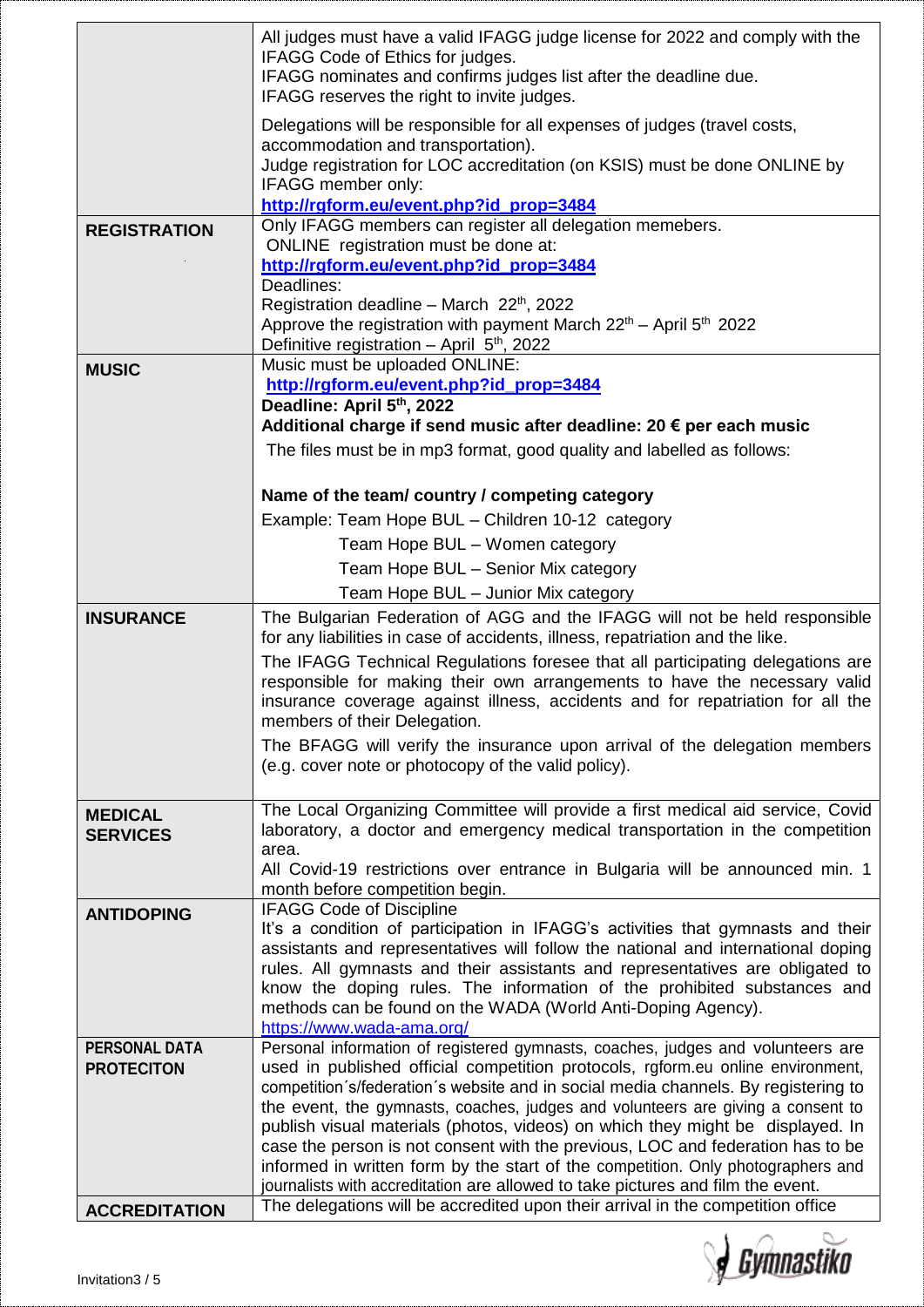|                                                             | During the accreditation Heads of Delegations must:<br>check the correct names of their complete delegation;<br>make passport control of all gymnasts<br><b>Check Covid documents;</b><br>$\bullet$<br>proof of medical insuranceof all members of the delegation<br>make music check control<br>give personal data protection declaration<br>make any necessary payments                                                                                                               |                                                                                                                                          |  |
|-------------------------------------------------------------|-----------------------------------------------------------------------------------------------------------------------------------------------------------------------------------------------------------------------------------------------------------------------------------------------------------------------------------------------------------------------------------------------------------------------------------------------------------------------------------------|------------------------------------------------------------------------------------------------------------------------------------------|--|
| <b>VISA</b><br><b>INVITATION</b>                            | All delegations requiring for Visa or Invitation for entry into Bulgaria,<br>must send FORM type to LOC (form will be attached in KSIS)<br>bfagg@abv.bg<br>Deadline 22th March 2022                                                                                                                                                                                                                                                                                                     |                                                                                                                                          |  |
| <b>ACCOMMODATION</b><br><b>SUGGESTIONS</b>                  | Accommodation suggestions                                                                                                                                                                                                                                                                                                                                                                                                                                                               |                                                                                                                                          |  |
| <b>INTERNATIONAL</b><br><b>TRANSPORTATION</b>               | Information about the suggestion fort he hotels will come on 22 <sup>th</sup> February 2022<br>The invited participating Delegations must pay the International travel costs of<br>their delegation members.<br>The Travel plane FORM (attached file) must be send to bragg@abv.bg<br>Deadline 22 <sup>th</sup> March 2022                                                                                                                                                              |                                                                                                                                          |  |
| <b>LOCAL</b><br><b>TRANSPORTATION</b>                       | Free local transportation:<br>• from Sofia International Airport, train station or bus station to the official hotel<br>and back;<br>• from the official hotels to Arena Armeec Sport hall and back.<br>Local transportation will be provided only for the Delegation members who<br>booked their hotel accommodation through the Local Organizing Committee.<br>Please, contact with LOC for extra transport if needed.<br>Deadline: 5 <sup>th</sup> April 2022                        |                                                                                                                                          |  |
| <b>MEALS INFO</b>                                           | The LOC will provide lunch to all participants in the sport hall with additional<br>payment!<br>In the first bulletin 1 <sup>st</sup> April 2022 LOC will publish information about meals in the<br>sport hall!                                                                                                                                                                                                                                                                         |                                                                                                                                          |  |
| <b>CLOSING DINNER</b>                                       | According to the National restrtiction from the Ministry of Health in Bulletine on<br>1 <sup>st</sup> April will have information about the possibility of having Colsing dinner of<br>competition.                                                                                                                                                                                                                                                                                     |                                                                                                                                          |  |
| <b>ENTRY IN ARENA</b><br><b>ARMEEC SPORT</b><br><b>HALL</b> | Entrance in Sport hall Arena Armeec will be ONLY with accreditations for the<br>delegation members through all competition days.<br>All participating delegation members of Academic Cup, World cup II and Challenge<br>cup II - gymnasts, coaches, judges, and people with extra accreditations could<br>entrance in the Sport hall Arena Armeec all the days FREE!                                                                                                                    |                                                                                                                                          |  |
| <b>TICKETS</b>                                              | Ticket sale will start on 1st of April 2022<br>Single competition day tickest<br>12€<br>Ticket packet 5-8 May<br>45€                                                                                                                                                                                                                                                                                                                                                                    |                                                                                                                                          |  |
| <b>DEADLINES</b><br><b>SUMMARY</b>                          | All ONLINE registrations must be done by IFAGG member at:<br>http://rgform.eu/event.php?id_prop=3484<br>All FORMS must to be send by official members to BFAGG at:<br>bfagg@abv.bg<br>Accommodation application FORM<br>Preliminary registration-ONLINE<br>Visa Request FORM<br><b>Travel Plane FORM</b><br>50% payment for accommodation<br>Extra training application FORM<br>Judges registration - ONLINE<br>Definitive Registration - ONLINE<br>Music - ONLINE<br><b>Meals FORM</b> | 22.03.2022<br>22.03.2022<br>22.03.2022<br>22.03.2022<br>22.03.2022<br>05.04.2022<br>05.04.2022<br>05.04.2022<br>05.04.2022<br>05.04.2022 |  |

**J** Gymnastiko